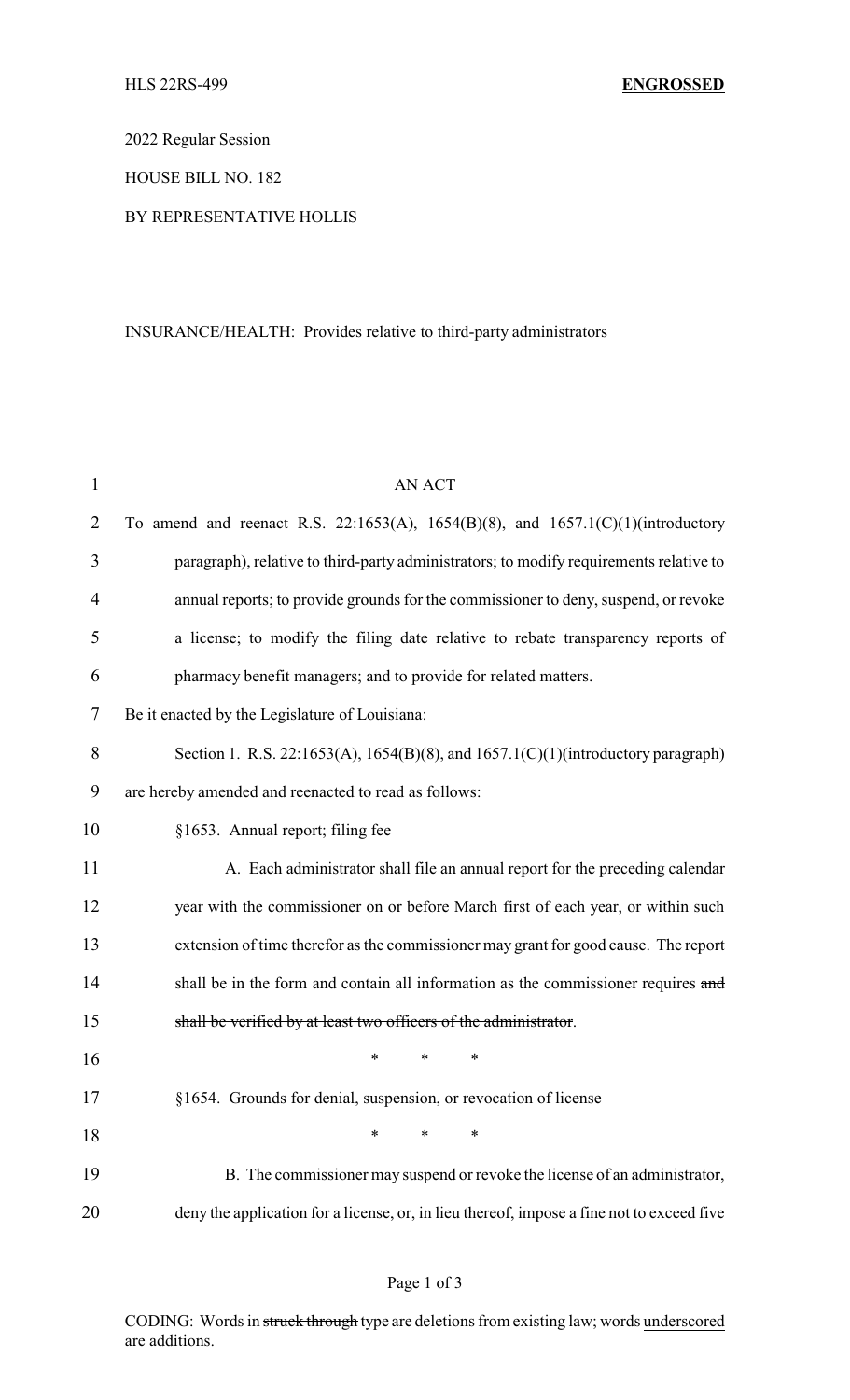| $\mathbf{1}$ | thousand dollars per violation or twenty-five thousand dollars in the aggregate, if the |
|--------------|-----------------------------------------------------------------------------------------|
| 2            | commissioner finds that the administrator:                                              |
| 3            | $\ast$<br>*<br>$\ast$                                                                   |
| 4            | Has provided incorrect, misleading, incomplete, or materially false<br>(8)              |
| 5            | information or omitted material information in the license application or annual        |
| 6            | report.                                                                                 |
| 7            | $*$<br>$\ast$<br>$\ast$                                                                 |
| 8            | §1657.1. Pharmacy benefit manager rebate transparency report                            |
| 9            | $\ast$<br>$\ast$<br>∗                                                                   |
| 10           | $C(1)$ Beginning June 1, 2020 March 1, 2023, and annually thereafter, each              |
| 11           | licensed pharmacy benefit manager shall submit a transparency report containing         |
| 12           | data from the prior calendar year to the department. The transparency report shall      |
| 13           | contain the following information for each of the pharmacy benefit manager's            |
| 14           | contractual or other relationships with a health benefit plan or health insurance       |
| 15           | issuer:                                                                                 |
| 16           | *<br>*<br>∗                                                                             |
|              |                                                                                         |

## DIGEST

The digest printed below was prepared by House Legislative Services. It constitutes no part of the legislative instrument. The keyword, one-liner, abstract, and digest do not constitute part of the law or proof or indicia of legislative intent. [R.S. 1:13(B) and 24:177(E)]

| HB 182 Engrossed | 2022 Regular Session | Hollis |
|------------------|----------------------|--------|
|                  |                      |        |

**Abstract:** Modifies requirements and penalties relative to third-party administrators and modifies the filing date for certain reports submitted by pharmacy benefit managers.

Present law requires each administrator to file a report with the commissioner of insurance for the preceding calendar year on or before March 1<sup>st</sup> of each year, or within an extension of time granted by the commissioner. Provides for the report to contain all information as the commissioner requires and further requires verification by at least 2 officers of the administrator. Proposed law removes the requirement for the report's verification by additional officers. Otherwise retains present law.

Present law provides that if the commissioner finds an administrator submitted incorrect, misleading, incomplete, or materially false information or omitted material information in the license application, the commissioner may suspend, revoke, or deny the administrator's license or impose a fine not to exceed \$5,000 per violation or \$25,000 in the aggregate. Proposed law further authorizes the commissioner to impose the present law penalties if the administrator submits false information in an annual report. Otherwise retains present law.